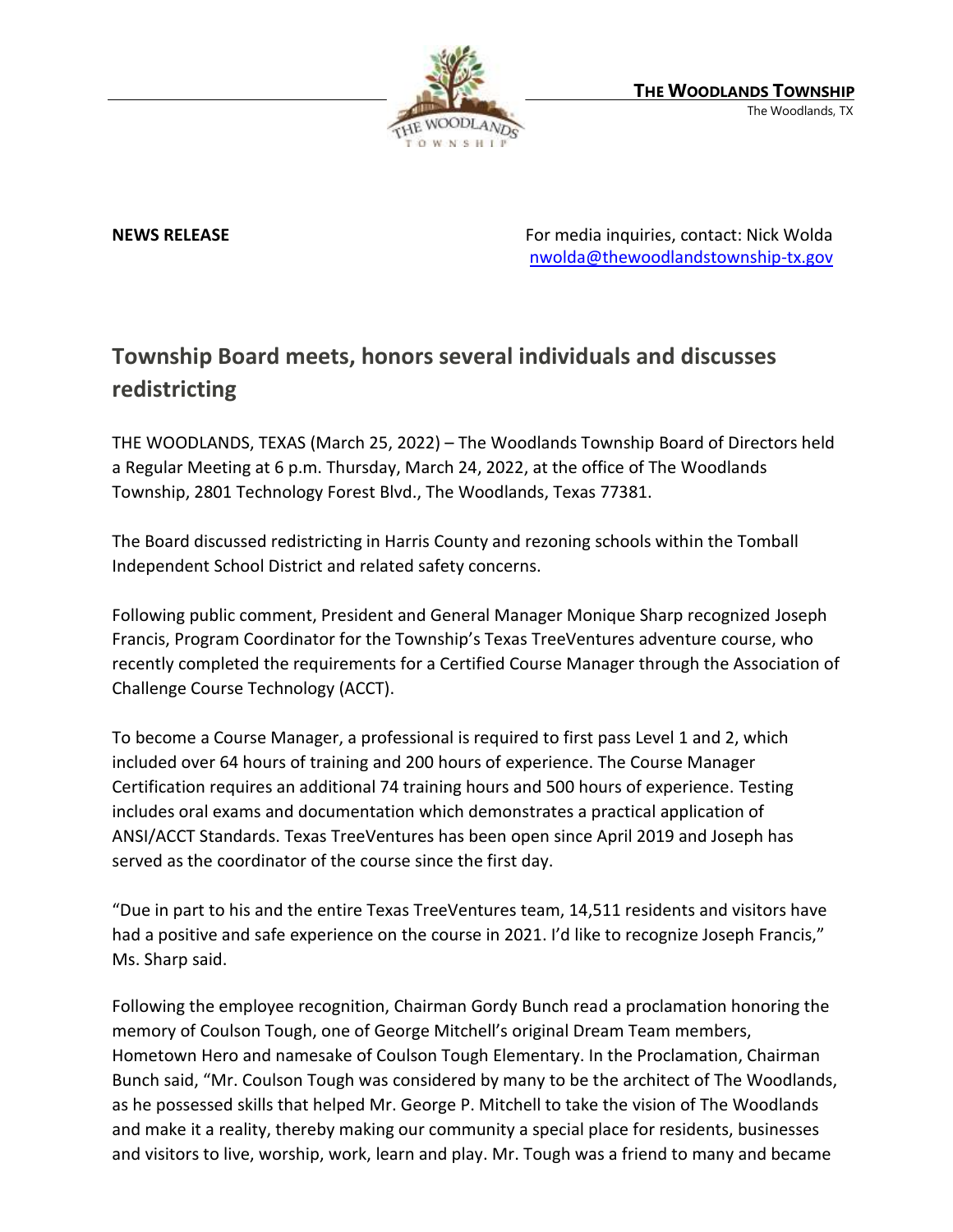

a treasure to The Woodlands for all of us who live here." Former Township Chairman and son of Coulson Tough, Mr. Bruce Tough, was in attendance to accept the proclamation. Please see full [proclamation here.](https://destinyhosted.com/woodldocs/2022/BODREG/20220324_3848/5022_Coulson_Tough_3.24.22.pdf)

Dr. Shelley Sekula-Gibbs then read a proclamation honoring Harris County Commissioner R. Jack Cagle for his service to The Woodlands in the Village of Creekside Park. During his tenure representing the Village of Creekside Park, Commissioner Cagle worked closely with The Woodlands Township on projects of mutual importance, including the Spring Creek Greenway, road maintenance and improvements along Gosling Road and Kuykendahl Road, including new bridges, Memorial Hermann Ironman Texas and many other projects.

Director Dr. Ann K. Snyder read a proclamation honoring Jacob Jones of The Woodlands High School for winning the 1-meter diving state championship.

Director John Anthony Brown read the proclamation recognizing Earth Month and The Woodlands Earth Day GreenUp.

The first item of business on the regular agenda was to approve the renewal of the Ice Rink Production Services Agreement (C-2016-0100A) with Spectrum Catering. This item was removed from the consent agenda and placed on the regular agenda. The renewal option continues the production services agreement through the 2022-2023 ice rink season. Later this year, the Township will solicit proposals for ice rink production services for the 2023-2024 season and beyond.

The Board then received a briefing regarding the impact of Harris County redistricting that was adopted by Harris County Commissioners Court following review of 2020 Decennial Census data. Harris County, Precinct 3 Commissioner Tom Ramsey provided a briefing on the transition of services impacting the Village of Creekside Park. The Board welcomed new County Commissioner Tom Ramsey. View Commissione[r Ramsey's presentation.](https://www.thewoodlandstownship-tx.gov/ArchiveCenter/ViewFile/Item/12206)

The most significant shift in redistricting was between Harris County Precincts 3 and 4, which were essentially swapped, making the boundaries of the former Harris County Precinct 4 into a new Precinct 3, with additional boundary changes. The former boundaries of Precinct 3 became, generally, the boundaries of the new Precinct 4, with some other modifications as well.

The shift in precinct boundaries impacts the Township as it relates to the Village of Creekside Park. The Village of Creekside Park is now represented and serviced by the Harris County Precinct 3 Commissioner.

Additional information and records of the Harris County commissioner precinct redistricting process can be found at<https://cao.harriscountytx.gov/Commissioner-Precinct-Redistricting> .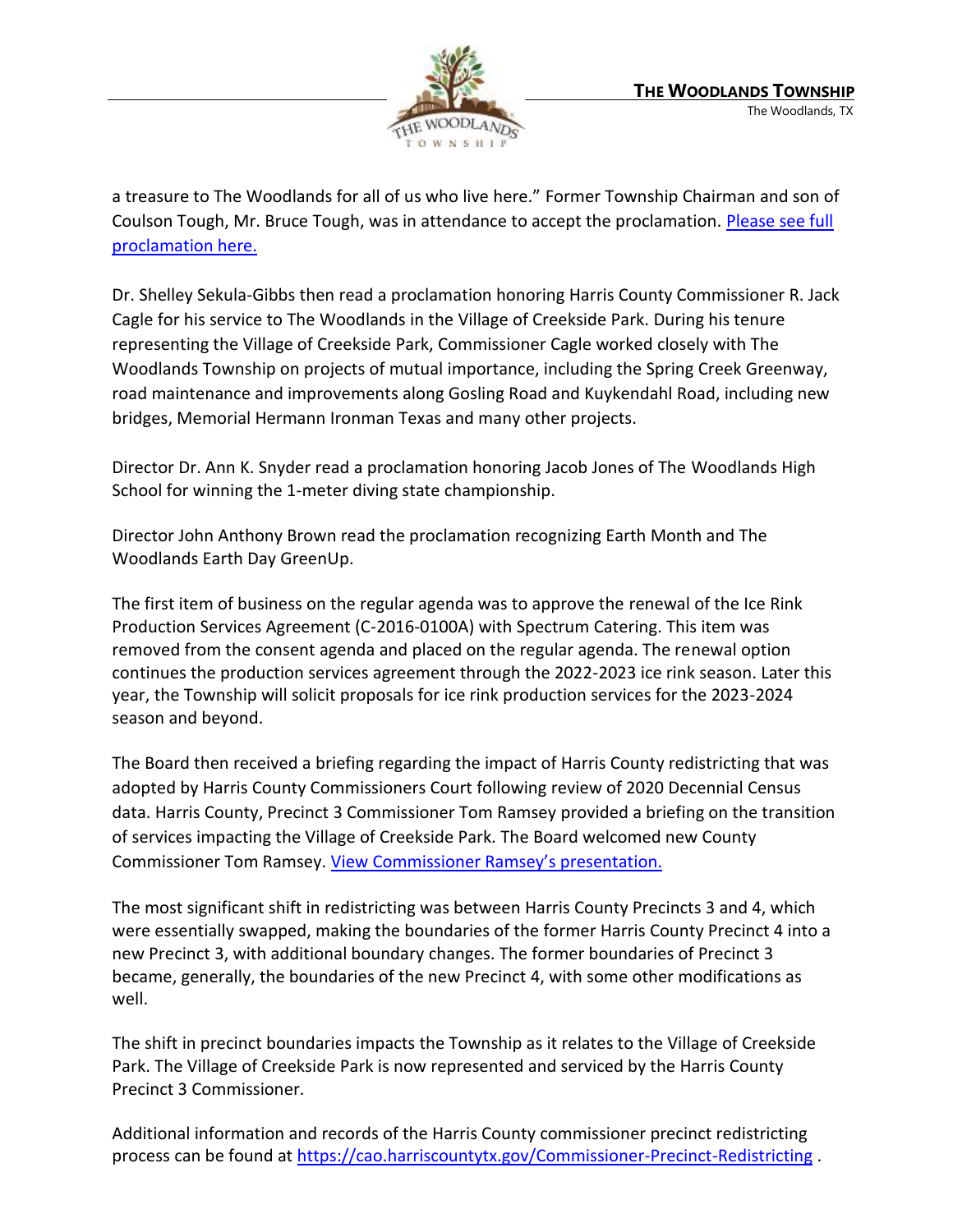

The Board of Directors also received a briefing and held lengthy discussion on the Tomball Independent School District Administrative Rezoning Plan for elementary schools serving The Woodlands Township, including safety concerns. Following the briefing and discussion, the Board requested future agenda items for adoption of a resolution in support of the school district's Plan B for The Woodlands rezone and to create a committee with representatives of the Township, Harris County and Tomball Independent School District to work together to resolve the safety concerns. [View presentation given by Dr. Steve Gutierrez presented on](https://www.thewoodlandstownship-tx.gov/ArchiveCenter/ViewFile/Item/12207)  [behalf of Tomball ISD.](https://www.thewoodlandstownship-tx.gov/ArchiveCenter/ViewFile/Item/12207)

The Board did not hold an Executive Session.

Earlier in the meeting, on the Consent Agenda, the Board:

- Received administrative reports from Township departments, including Community Services, Law Enforcement and Community Policing, Transportation (Park and Ride and Trolley System) and The Woodlands Fire Department.
- Approved an Interlocal Agreement with the City of Shenandoah for Fire Protection Services.
- Approved the first renewal of the Electrical Services Agreement with Miam Electric to provide repairs, renovations, and installations consistent with the National Electrical Code, as adopted by the State of Texas, on an on-call and as-needed basis.
- Accepted proposals for playground equipment at Larkwood Park, Loggers Hollow Park, Old Sterling Park, and Cochran's Bend Park.

Members of the public also addressed the Board at the beginning of the meeting. The Woodlands Township Board Meetings may be attended in person, watched live online or viewed later via recording at [www.thewoodlandstownship-tx.gov/meetingvideos.](http://www.thewoodlandstownship-tx.gov/meetingvideos) The agenda and attachments may be viewed at [https://www.thewoodlandstownship-tx.gov/991/Agendas-](https://www.thewoodlandstownship-tx.gov/991/Agendas-Minutes-and-More)[Minutes-and-More.](https://www.thewoodlandstownship-tx.gov/991/Agendas-Minutes-and-More)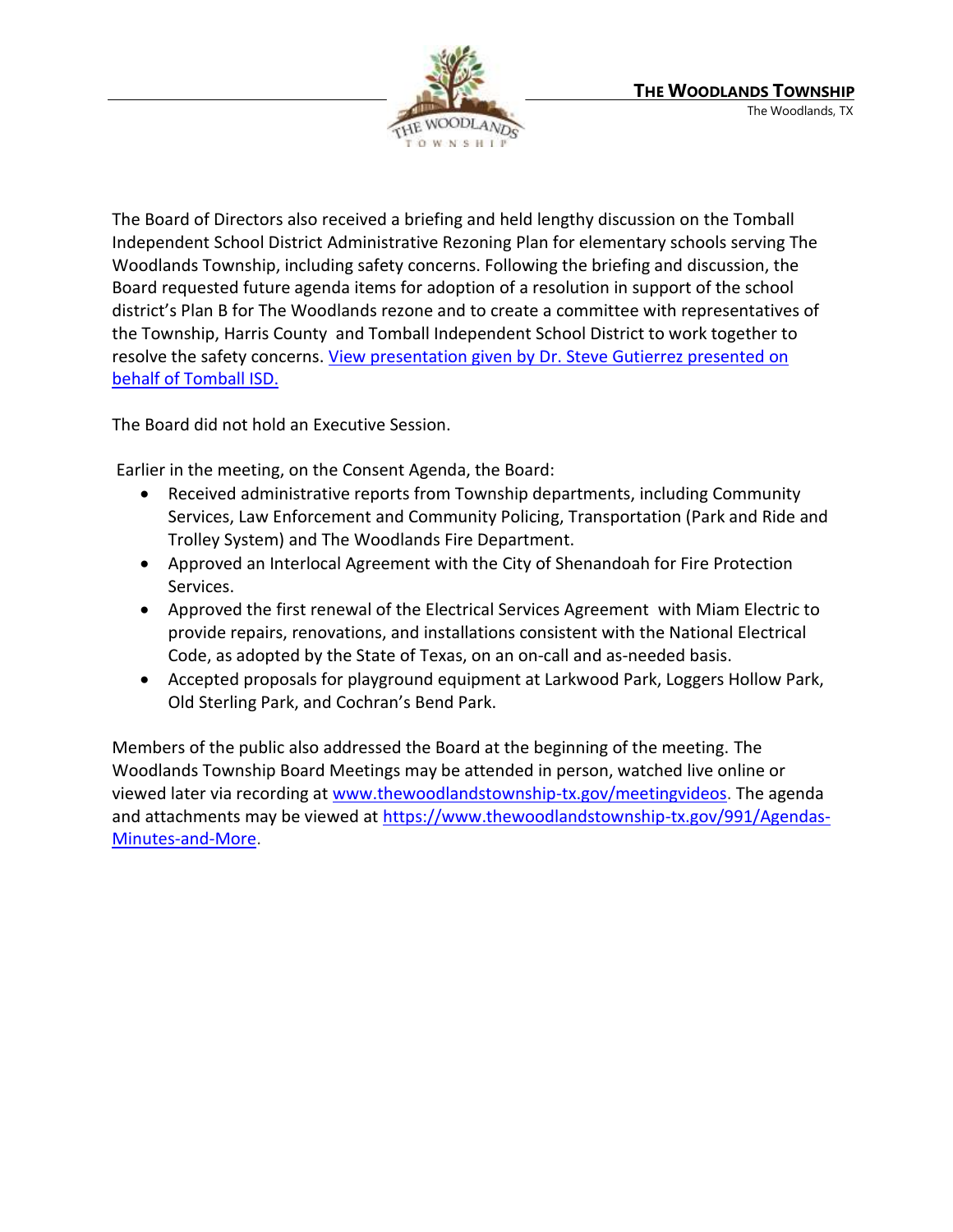



The Woodlands Township Board of Directors recognized Joseph Francis, pictured center, Course Manager for Texas TreeVentures.



The Woodlands Township Board of Directors honored the memory of Coulson Tough with a proclamation, accepted by his son Bruce Tough, pictured center.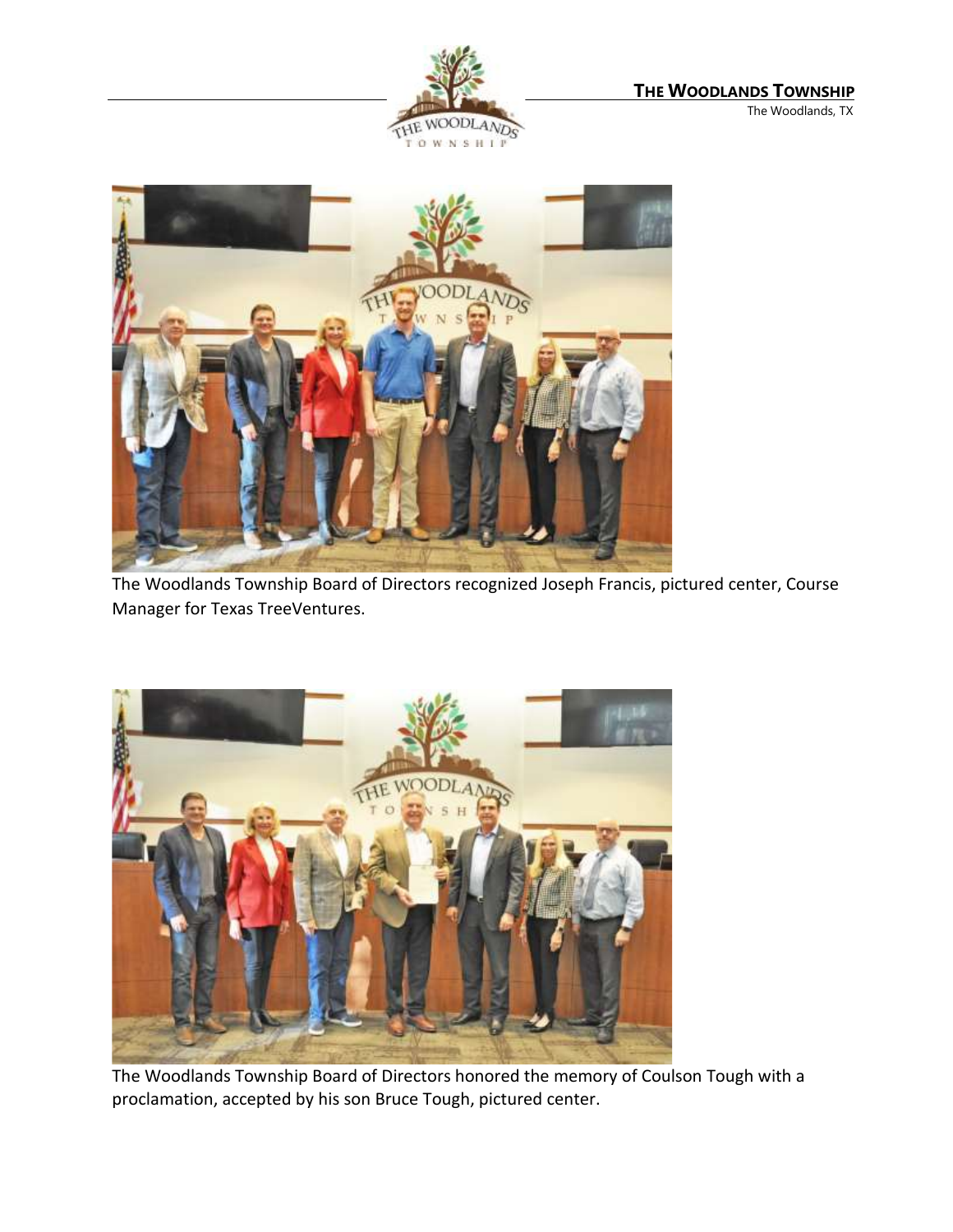



The Woodlands Township Board of Directors recognized Commissioner R. Jack Cagle, pictured center, with a proclamation honoring his service to the Creekside Park portion of The Woodlands.



The Woodlands Township Board of Directors welcomed new Commissioner Tom Ramsey, pictured center.